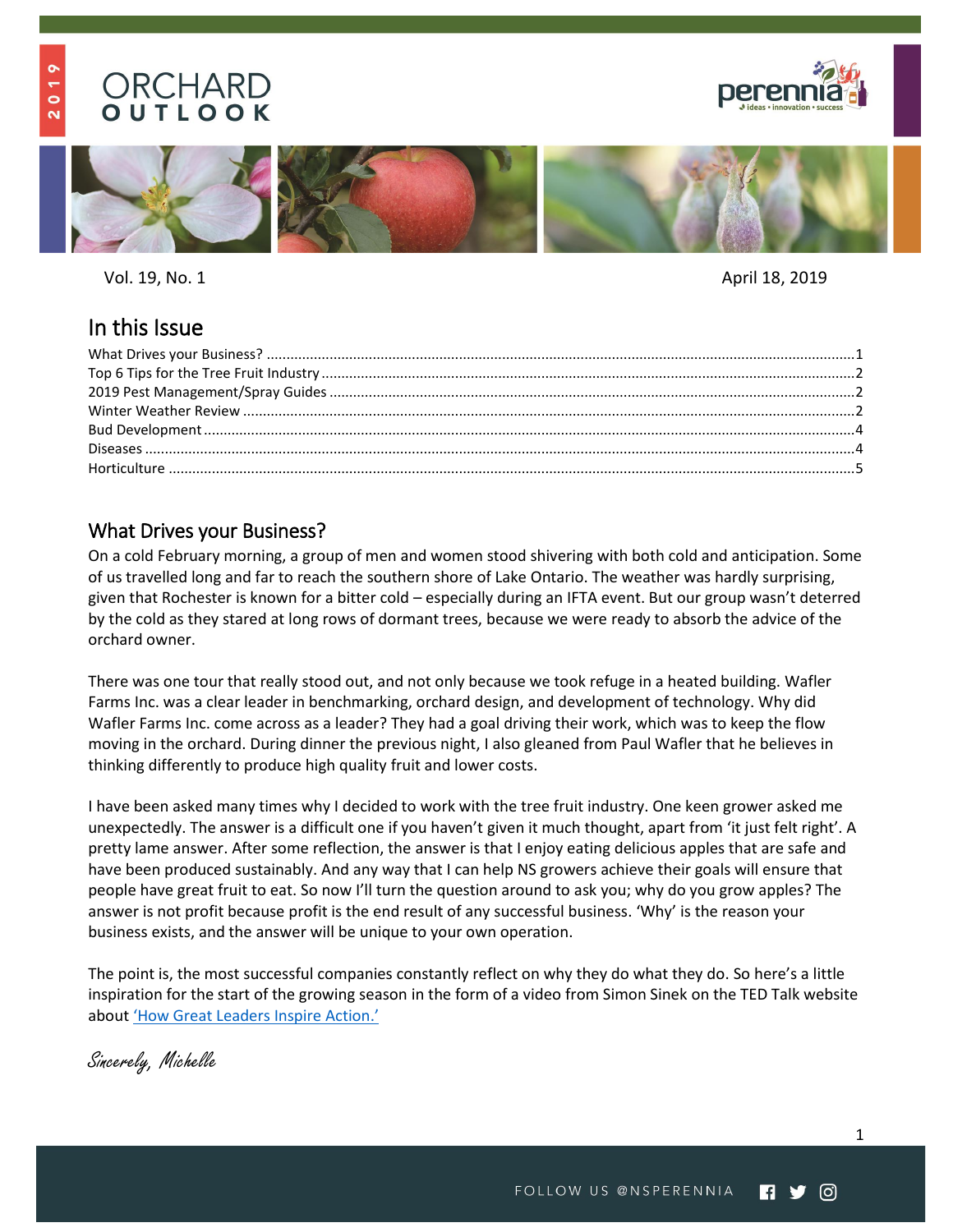## <span id="page-1-0"></span>Top 6 Takeaways for the Tree Fruit Industry

The tree fruit industry is constantly evolving. As I've been reading articles, I've marked down what I think are the top news items in hopes that the following summary will be helpful to your business.

- 1. Handle G41 with care because of a brittle graft union.
- 2. Be aware that Washington State is launching the variety Cosmic Crisp in 2019. They plan to exceed 14 million bushels in five years supported by a \$10.7 million marketing campaign.
- 3. Research continues on automated harvesters including a tiered shake and catch harvester, and vacuum assisted harvester.
- 4. Scoring or notching followed with Promalin is being used to promote shoots on blind wood.
- 5. Social media is a useful tool to introduce consumers to club apples.
- 6. Washington State researchers are working on a prototype smartphone app to count the crop load before harvest. The goal is not to have a technology that is 100% accurate but to have an app that is affordable and accessible.

## <span id="page-1-1"></span>2019 Pest Management/Spray Guides

## **Hyperlinks to Tree Fruit Management Guides**

Minor changes have been made this year with the addition of new products. Stay tuned for the "Supplement to the Orchard Outlook" that will outline all changes for 2019.

- **[Pome Fruit](https://www.perennia.ca/wp-content/uploads/2018/03/2019-Pome-Fruit-Spray-Guide_Final.pdf)**
- [Stone Fruit](https://www.perennia.ca/wp-content/uploads/2018/03/2019-Stone-Fruit-Spray-Guide_Final.pdf)
- [Organic Apple](https://www.perennia.ca/wp-content/uploads/2018/03/2019-Organic-Spray-Guide_Final.pdf)

### **Sprayer Tips**

Consider how you can save money on sprays this year by improving coverage and reducing waste. Is it time to change your nozzels? There are more recommendations in the article, "[Six smart tips for better spray](https://www.goodfruit.com/six-smart-tips-for-better-spray-management/)  [management](https://www.goodfruit.com/six-smart-tips-for-better-spray-management/)." I also recommend videos by Exploding Sprayer Myths including Episode 9: Airblast Air.

## <span id="page-1-2"></span>Winter Weather Review

## **Temperatures**

The average monthly temperatures for December 2018 through to March 2019 have been similar to the previous 5 years, with the exception of February that was colder than the last 2 years [\(Figure 1\)](#page-2-0). Extreme minimum monthly temperatures were also similar to or warmer than the previous 5 years [\(Figure 2\)](#page-2-1). In early December, temperatures gradually fell below zero meaning that trees were able to acclimate to cold weather by the time of extreme cold.

The critical mid-winter temperatures for fruit trees were not exceeded this winter, as the coldest temperature was -16.1°C in February. With a similar conclusion to last year, I don't expect to see signs of mid-winter injury to pome and stone fruit trees or flower buds in the Valley.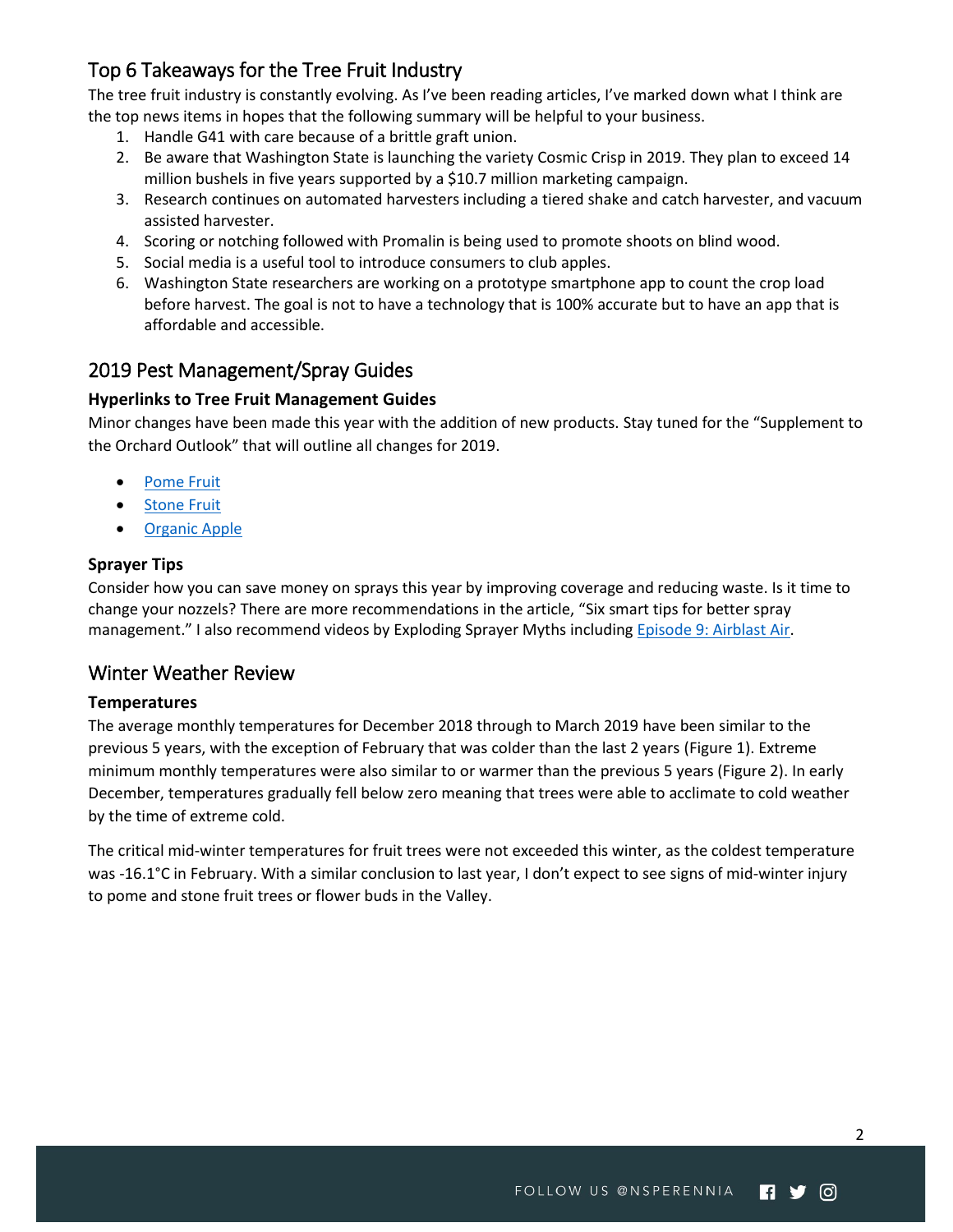

<span id="page-2-0"></span>**Figure 1: Average monthly temperatures from December through March for the past six winters at Kentville AAFC.**



<span id="page-2-1"></span>**Figure 2: Extreme minimum monthly temperatures from December through March for the past six winters at Kentville AAFC.**

#### **Frost**

The ground was bare for a significant portion of winter. Without the insulating effects of snow, there was certainly more frost in the ground this year when compared with average. We will likely see the effects of frostheaving as spring progresses.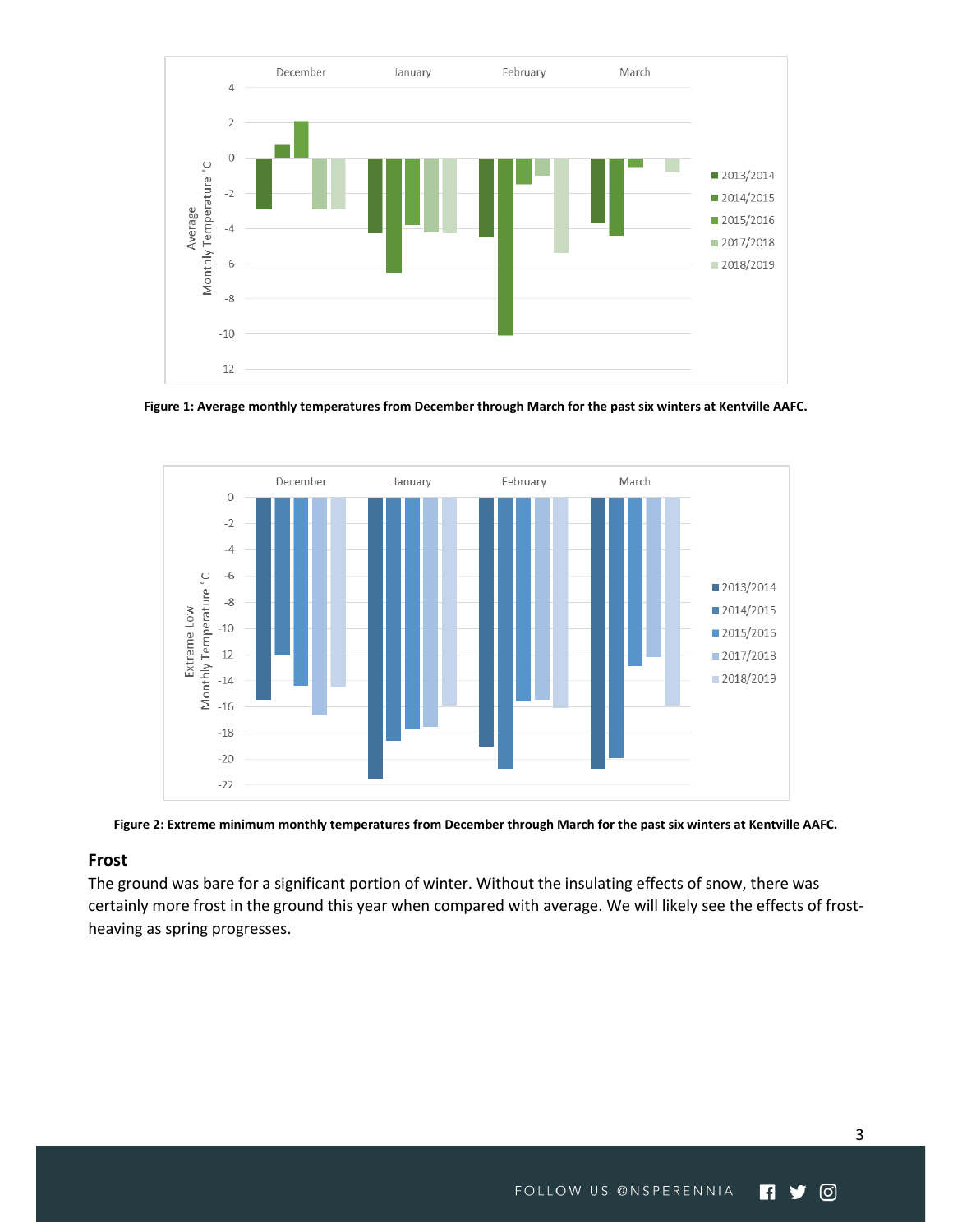## <span id="page-3-0"></span>Bud Development

Most apple varieties are at dormant to silver tip. If you have not done so already, within the next week you might consider emptying the antifreeze and calibrating sprayers, and clearing brush from alleyways.

## <span id="page-3-1"></span>Diseases

## **Peach – Peach Leaf Curl**

Peach leaf curl is a disease caused by the fungus, *Taphrina deformans,* which causes deformation and premature leaf drop of peach and nectarine leaves. If trees are left untreated, the fungal disease can reduce yield, fruit quality, and lower overall tree health. The spores of *Taphrina deformans* overwinter on the bark of the tree and when buds swell the spores are washed into the bud where they infect young tissues.

Recommendations:

- A protectant fungicide is needed in spring if a fall application was not applied, or if you applied a fall fungicide but disease pressure is generally high. The fungicide can be applied when buds are dormant and up until bud swell – but prior to green tip. Delayed applications will still provide some control.
- If applying a fungicide during both fall and spring, do not repeat the use of chlorothalonil products because they can be applied only once per year.
- Chlorothalonil products (Bravo ZN or Echo 90 DF) have worked best in Nova Scotia. Alternatives are listed in the spray guide. Organic producers should be able to use the fixed copper products but should check with their certifying bodies.

## **Japanese Plum Varieties – Plum Pockets**

This fungal disease is caused by *Taphrina communis.* Infection causes the fruit to become large and deflated. The fungus travels by spores soon after bud break.

#### Recommendations:

- Thiram is the only product registered for control and it is applied just prior to bud swell. If applied later, Thiram will still provide some but not complete control.
- Thiram is still a registered use according to label directions. However, there will be a phaseout period because the regulatory decision was to cancel uses of Thiram on apple, peach, and plum.
- Plant disease-resistant varieties.

#### **Plum Varieties – Bacterial Spot**

#### Recommendations:

- Cueva is the only product registered for use. Use a 0.5% to 2% solution, applied at 470- 940L/ha. Re-apply using 5-10 day intervals. Apply as a dormant spray as buds begin to swell, repeating at the bud burst stage, and weekly thereafter as needed, up to six sprays.
- Plant disease-resistant varieties.

4